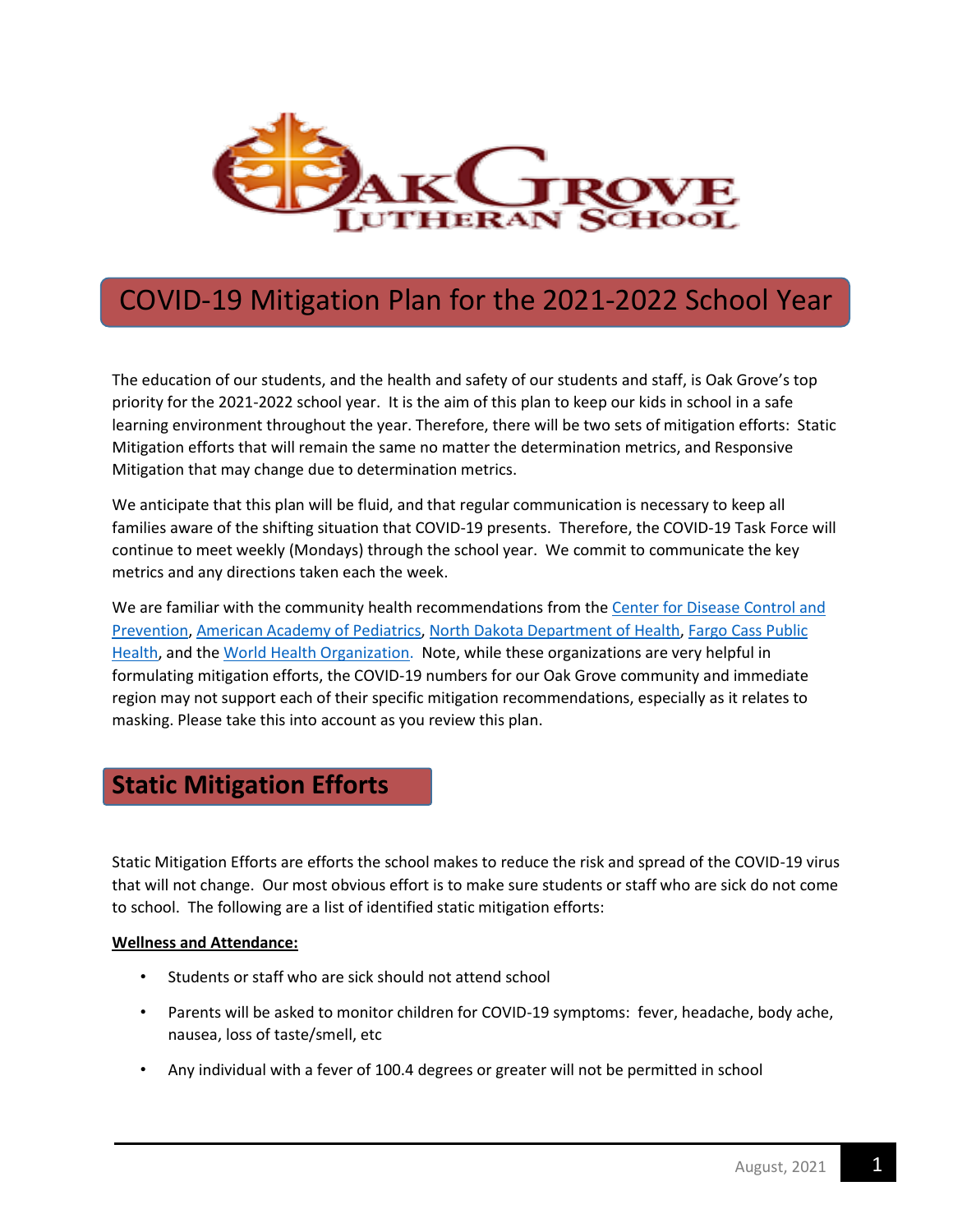• Any individual experiencing a fever and 2 or more symptoms OR sudden loss of taste/smell, should be tested for COVID-19

### ND Dept. of Health Attendance Guidance:

[https://www.health.nd.gov/sites/www/files/documents/Files/MSS/coronavirus/School%20Resourc](https://www.health.nd.gov/sites/www/files/documents/Files/MSS/coronavirus/School%20Resources/Decision_Tree_Attendance_Guidance.pdf) [es/Decision\\_Tree\\_Attendance\\_Guidance.pdf](https://www.health.nd.gov/sites/www/files/documents/Files/MSS/coronavirus/School%20Resources/Decision_Tree_Attendance_Guidance.pdf)

- We recommend contacting a health care professional immediately if:
	- You are experiencing symptoms as described in the self-assessment;
	- You have a known exposure to COVID-19; or
	- You have received a positive COVID-19 test.

Families should contact the school to report all absences, but it is especially important for students who are experiencing symptoms as described in the self-assessment.

This is a guide for determining if students should stay home from school, regardless of COVID-19 exposure:

[https://www.health.nd.gov/sites/www/files/documents/Files/MSS/Immunizations/School\\_Childcare/Ch](https://www.health.nd.gov/sites/www/files/documents/Files/MSS/Immunizations/School_Childcare/ChildCareandSchoolExclusionGuide.pdf) [ildCareandSchoolExclusionGuide.pdf](https://www.health.nd.gov/sites/www/files/documents/Files/MSS/Immunizations/School_Childcare/ChildCareandSchoolExclusionGuide.pdf)

### **Cleaning and Disinfecting:**

- Staff and students will perform routine cleaning/disinfecting of classroom seating surfaces throughout the day
- Staff will perform routine cleaning/disinfecting of classrooms after school utilizing ionization tools

### **Hand Washing/ Sanitizing:**

- Proper Handwashing techniques will be taught for grades PreK-5 and reinforced across all grade levels
- Handwashing with soap and water or hand sanitizer will be used when arriving at school, before and after eating, after using the restroom and other times when it is necessary
- Hand sanitizer stations will be up throughout the buildings, and students and staff are encouraged to use them throughout the day.
- Info on Handwashing:<https://www.cdc.gov/handwashing/index.html>

### **Air Handling:**

• All air handling improvements and implementation from the 2020-2021 School Year will remain intact for the 2021-2022 School Year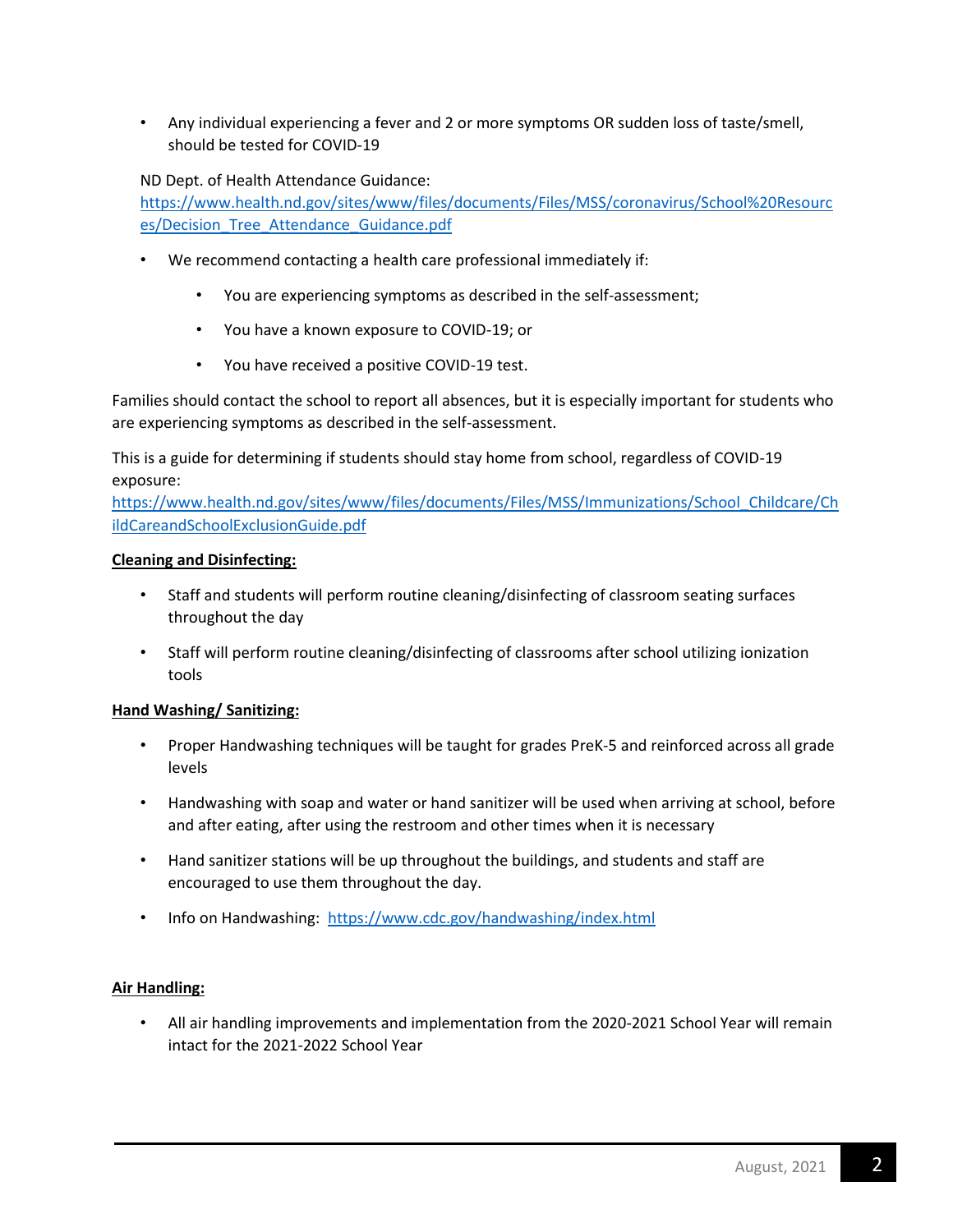### **Respiratory Etiquette:**

- All staff, students, and visitors should cover their mouth and nose with a tissue when coughing or sneezing, and to avoid touching their face, particularly their mouth, nose, and eyes, with their hands. All are expected to dispose of tissues in provided trash receptacles and wash or sanitize their hands immediately afterward. If a tissue is not available, one may sneeze or cough into his/her elbow.
- Here is more information on Respiratory Etiquette: [https://www.cdc.gov/healthywater/hygiene/etiquette/coughing\\_sneezing.html](https://www.cdc.gov/healthywater/hygiene/etiquette/coughing_sneezing.html)

## **Factors for Decisions on Responsive Mitigation Efforts**

Oak Grove Lutheran School's COVID-19 Task Force has been committed to cutting through the confusion and formulating decision factors throughout the summer and throughout the school year. In an effort to do this, there were decision factors identified as to whether all mitigation factors would be utilized. The list for the school year, in the order in which they will be evaluated is:

- 1. Oak Grove Lutheran School Positivity Rates/Absence Rates
- 2. New/Active Cases in Cass County
- 3. Positivity Rate in Cass County
- 4. Hospitalization Rate
- 5. Parent Risk Tolerance
- 6. Community Health Recommendations
- 7. Vaccination Rates

#### **What is the tipping point?**

- 1. Increase in severity of illness virulence
- 2. Spread within our OG community
- 3. Unmanageable classroom quarantine
- 4. Pediatric hospitalizations and overall access to healthcare
- 5. Increasing morbidity and mortality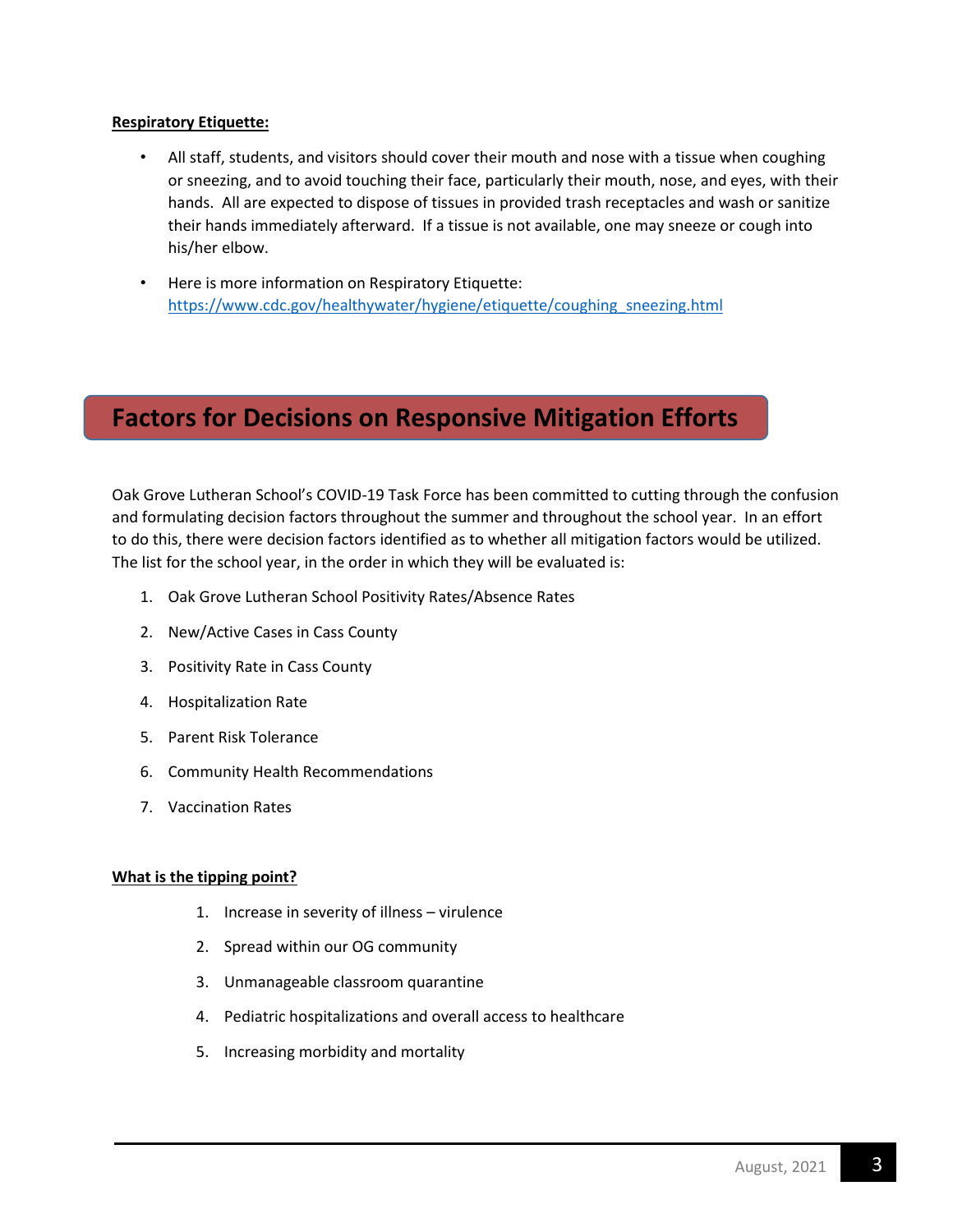### **Responsive Mitigation Efforts**

Responsive Mitigation Efforts are efforts the school makes to reduce the risk and spread of the COVID-19 virus that will change throughout the school year. In the case of noticeable change through the Oak Grove Community, determined in conjunction with the task force utilizing the outlined decision factors, responsive mitigation efforts will be utilized with regular communication on the efforts being utilized. The following are a list of identified responsive mitigation efforts:

- **Masking**
	- The 2021-2022 School Year will begin with masking optional for all staff, students, and visitors.
	- In a situation of noticeable change in tipping points, masking may become mandatory for a set amount of time. At an appropriate time, the COVID-19 Task Force will examine the data for determination on extending the masking time or simply letting it expire.
	- In the event of mandatory masking, all students, staff, and visitors will be expected to mask in all school buildings. Masking for all guests to any extracurricular activities will be mandatory within the time period, while student participant masking will be determined in conjunction with NDHSAA, area activities directors, and school administration.
	- We recognize people do not want to mask, but if it means masking will keep our kids in school, we may need to mask for a period of time.
	- The following is CDC guidance on the Delta Variant and Masking: <https://www.cdc.gov/coronavirus/2019-ncov/variants/delta-variant.html>

#### • **Large Group Gatherings**

- The 2021-2022 School Year will begin with large group gatherings (Lunch, Chapel, events, etc) at pre-pandemic policies
- In a situation of noticeable change in tipping points, all large group gatherings will require masking by all in attendance.
	- **Lunch and Chapel** may be limited to accommodate only students. Lunch may be controlled through distancing, requiring some grades to be in the cafeteria and some in the classroom, on alternating days.
	- **South Campus Dropoff/Pickup** may be staggered. If this is to happen, families will be notified through the school office of the procedures.
	- **Extracurricular events** mitigation will be determined by guidance from NDHSAA, area Activities Directors, and the Oak Grove COVID Task Force. Families attending away games/activities will need to be aware of and adhere to masking mandates for other regional schools.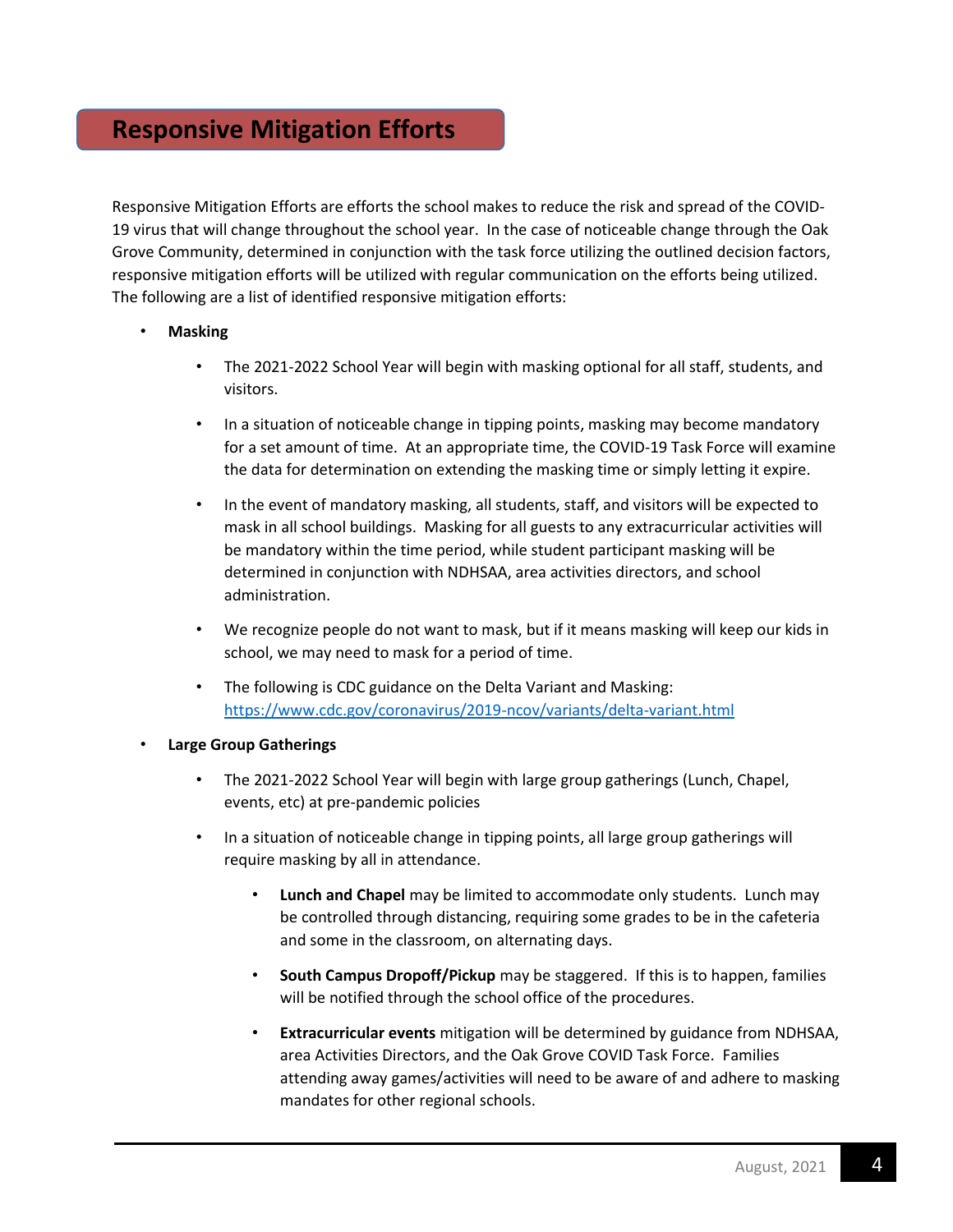- **Visitors** may be limited as the need may arise. If this is to happen, families will be notified in advance.
- **Distancing**
	- The 2021-2022 School Year will begin with moderate distancing efforts. Students will be spaced, but may not always maintain a social distance from another student. In addition, students will be allowed to work in groups and move between classrooms as necessary.
	- In a situation of noticeable change in tipping points, while students are masked, a 3-foot distance will be observed. Students may be limited to single classrooms on South Campus, but only as a last mitigation effort.
	- <https://www.cdc.gov/coronavirus/2019-ncov/daily-life-coping/going-out.html>
	- [https://www.aap.org/en/pages/2019-novel-coronavirus-covid-19-infections/clinical](https://www.aap.org/en/pages/2019-novel-coronavirus-covid-19-infections/clinical-guidance/covid-19-planning-considerations-return-to-in-person-education-in-schools/)[guidance/covid-19-planning-considerations-return-to-in-person-education-in-schools/](https://www.aap.org/en/pages/2019-novel-coronavirus-covid-19-infections/clinical-guidance/covid-19-planning-considerations-return-to-in-person-education-in-schools/)

### • **School Day**

- The length of the school day will return to Pre-pandemic length.
	- ELC: Preschool 8:20-11:00 and Pre-K8:20-2:50
	- Elementary (K-5) 8:25-3:05
	- North Campus (6-12) 8:30-3:30
- The school year will begin with no online academies being offered. If need should arise throughout the year, an online component may be offered to students who quarantine.
- In the event of new guidelines or mandates from the state, Oak Grove Lutheran School may be required to go back into fully online education. Should that happen, more communication would be provided.

### **Contact Tracing**

Students, families, and staff are asked to self-monitor for COVID-19 symptoms prior to coming to school or riding the bus for that COVID-19 positive individual. The school will follow the Fargo Cass Public Health guidelines when a positive case is identified. As the school's guidance is revised, information will be updated through the weekly COVID-19 Task Force communication.

Further, if students or staff are contacted and required by Fargo Cass Public Health to quarantine or isolate due to COVID-19 or any other contagious illness, Oak Grove will expect families to notify the school and quarantine as directed.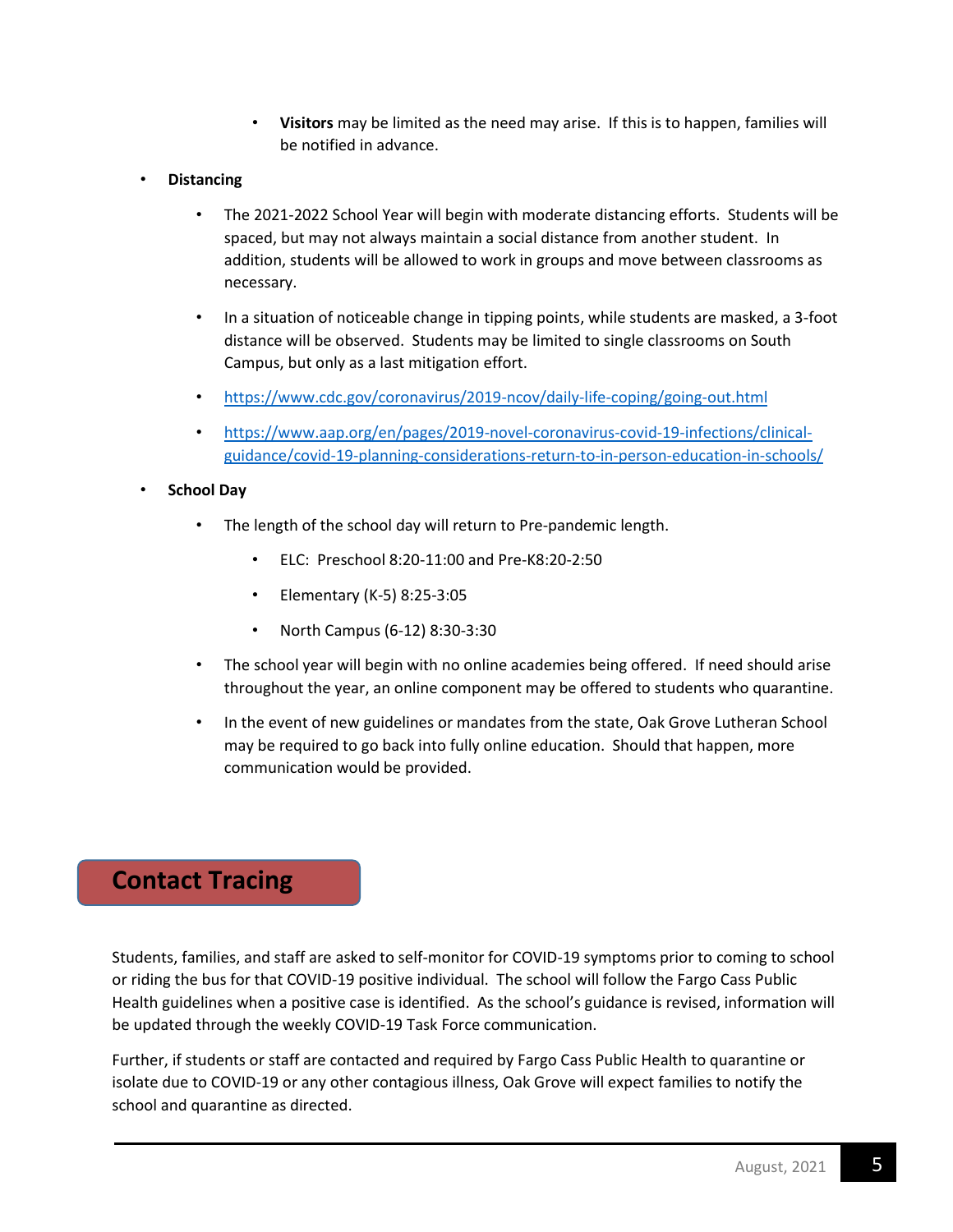- Oak Grove will NOT be conducting dynamic contact tracing for the 2021-2022 school year.
- Students and staff testing positive for COVID-19 will be isolated for the period of time recommended by Fargo Cass Public Health.
- If a student tests positive for COVID-19 in a classroom where your child is also a student, you will be notified.
	- There may be no quarantine expectations; however, we do ask that you monitor for COVID symptoms, and if they exist, your child will need to stay home from school.
	- Oak Grove recognizes individuals exposed to COVID-19 should wear a mask while monitoring for symptoms.
- As a point of reference, the following post-exposure guidelines are recommended by Fargo Cass Public Health:
	- Mask to mask exposure: exemption to quarantine
	- Fully vaccinated contacts: if no symptoms, no quarantine. Should monitor for symptoms and encouraged to test at 3-5 days and recommend masking in interim.
	- Unmasked contacts: 14 day quarantine. Contacts may release from quarantine after day 10 if no symptoms of after day 7 with a negative test collected on day 5 or later.

### **Other Resources**

School Resources from ND Department of Health:

[https://www.health.nd.gov/sites/www/files/documents/Files/MSS/coronavirus/School%20Resources/K](https://www.health.nd.gov/sites/www/files/documents/Files/MSS/coronavirus/School%20Resources/K-12_School_Q_A.pdf) [-12\\_School\\_Q\\_A.pdf](https://www.health.nd.gov/sites/www/files/documents/Files/MSS/coronavirus/School%20Resources/K-12_School_Q_A.pdf)

[https://www.health.nd.gov/sites/www/files/documents/Files/MSS/coronavirus/School%20Resources/C](https://www.health.nd.gov/sites/www/files/documents/Files/MSS/coronavirus/School%20Resources/COVID-19_Prevention_in_K-12%20Schools.pdf) [OVID-19\\_Prevention\\_in\\_K-12%20Schools.pdf](https://www.health.nd.gov/sites/www/files/documents/Files/MSS/coronavirus/School%20Resources/COVID-19_Prevention_in_K-12%20Schools.pdf)

School Resources from CDC:

<https://www.cdc.gov/coronavirus/2019-ncov/community/schools-childcare/k-12-guidance.html>

[https://www.cdc.gov/coronavirus/2019-ncov/community/schools-childcare/k-12](https://www.cdc.gov/coronavirus/2019-ncov/community/schools-childcare/k-12-guidance.html#anchor_1625661937509) [guidance.html#anchor\\_1625661937509](https://www.cdc.gov/coronavirus/2019-ncov/community/schools-childcare/k-12-guidance.html#anchor_1625661937509)

<https://www.cdc.gov/coronavirus/2019-ncov/community/schools-childcare/k-12-guidance.html>

School Resources from AAP and WHO:

[https://www.aap.org/en/pages/2019-novel-coronavirus-covid-19-infections/clinical-guidance/covid-19](https://www.aap.org/en/pages/2019-novel-coronavirus-covid-19-infections/clinical-guidance/covid-19-planning-considerations-return-to-in-person-education-in-schools/) [planning-considerations-return-to-in-person-education-in-schools/](https://www.aap.org/en/pages/2019-novel-coronavirus-covid-19-infections/clinical-guidance/covid-19-planning-considerations-return-to-in-person-education-in-schools/)